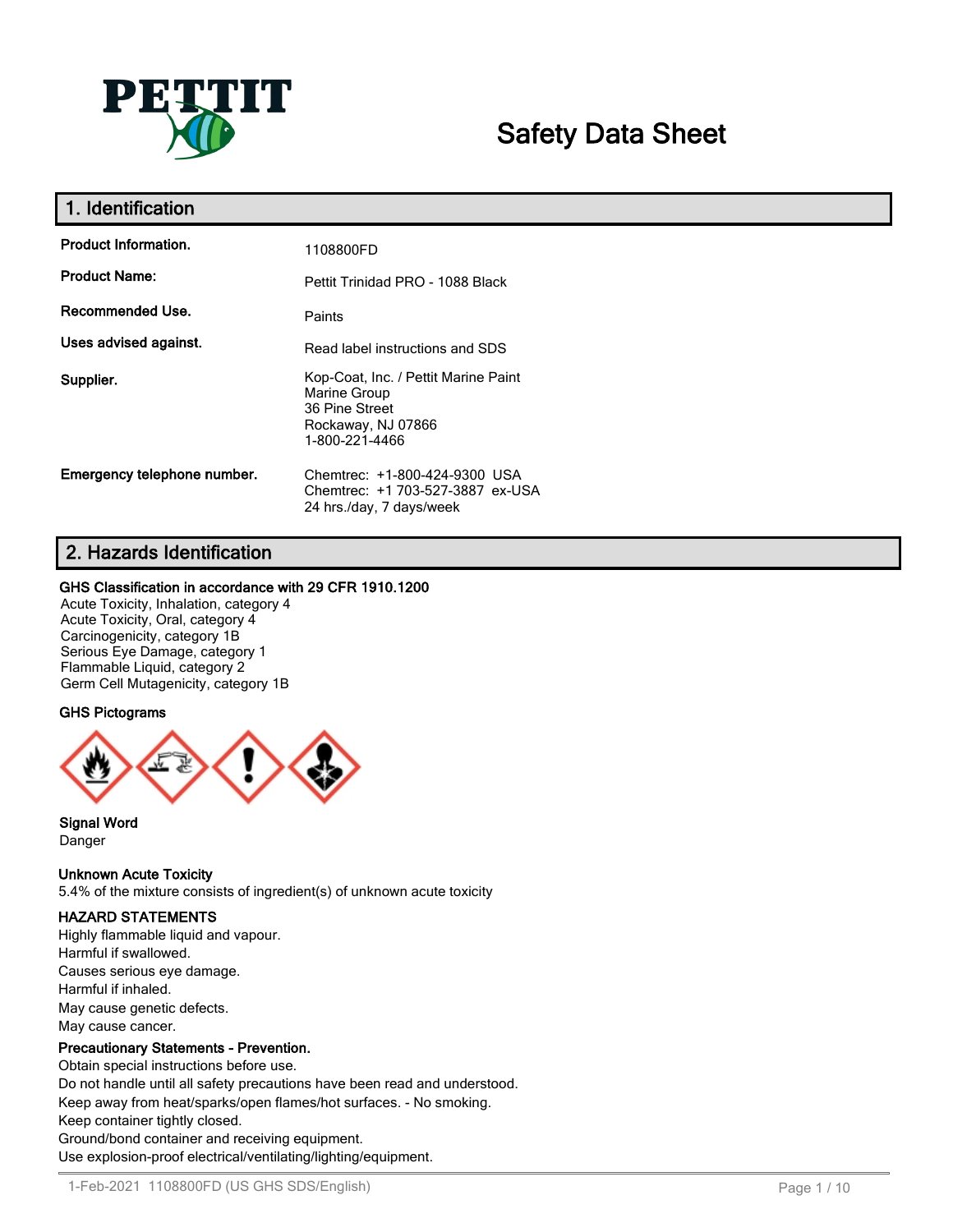Use only non-sparking tools.

Take precautionary measures against static discharge.

Avoid breathing dust/fume/gas/mist/vapors/spray.

Wash face and hands and any exposed skin thoroughly after handling.

Do not eat, drink or smoke when using this product.

Use only outdoors or in a well-ventilated area.

Wear protective gloves/protective clothing/eye protection/face protection

#### **Precautionary Statements - Response.**

If swallowed: Call a poison center/doctor if you feel unwell.

If on skin (or hair): Take off immediately all contaminated clothing. Rinse skin with water/shower.

If inhaled: Remove person to fresh air and keep comfortable for breathing.

If in eyes: Rinse cautiously with water for several minutes. Remove contact lenses, if present and easy to

do. Continue rinsing.

If exposed or concerned: Get medical advice/attention.

Immediately call a poison center/doctor.

Rinse mouth.

In case of fire: Use  $CO<sub>2</sub>$  dry chemical or foam to extinguish.

#### **Precautionary Statements - Storage.**

Store in a well-ventilated place. Keep cool. Store locked up.

#### **Precautionary Statements - Disposal.**

Dispose of contents in accordance with local/regional/national/international regulations.

# **3. Composition/Information on Ingredients**

| <b>Chemical Name</b>                  | CAS-No.       | <u>Wt. %</u> |
|---------------------------------------|---------------|--------------|
| Cuprous oxide                         | 1317-39-1     | 50-75        |
| Petroleum distillates, light aromatic | 64742-95-6    | $2.5 - 10$   |
| Parachlorobenzotrifluoride            | 98-56-6       | $2.5 - 10$   |
| 1,2,4-TRIMETHYLBENZENE                | 95-63-6       | $2.5 - 10$   |
| Zinc oxide                            | 1314-13-2     | $2.5 - 10$   |
| Carbon black                          | 1333-86-4     | $1.0 - 2.5$  |
| Xylene                                | 1330-20-7     | $1.0 - 2.5$  |
| Cupric Oxide                          | 1317-38-0     | $1.0 - 2.5$  |
| Copper (as Cu Dust & Mists)           | 7440-50-8     | $1.0 - 2.5$  |
| Ethyl Benzene                         | 100-41-4      | $0.1 - 1.0$  |
| <b>XYLENE</b>                         | 1330-20-7     | $0.1 - 1.0$  |
| Benzene, (1-methylethyl)-             | $98 - 82 - 8$ | $0.1 - 1.0$  |

The exact percentage (concentration) of composition has been withheld as a trade secret.

# **4. First-aid Measures**

## **Description of first-aid measures.**

## **General advice.**

Move victim to a safe isolated area. When symptoms persist or in all cases of doubt seek medical advice. Call a poison control center or doctor for treatment advice.

## **Inhalation.**

Move to fresh air. Apply artificial respiration if victim is not breathing. Call a poison control center or doctor for treatment advice.

#### **Skin contact.**

Wash off immediately with soap and plenty of water. Remove all contaminated clothes and shoes. Remove and wash contaminated clothing before re-use. Call a poison control center or doctor for treatment advice.

## **Eye contact.**

Immediately flush with plenty of water. After initial flushing, remove any contact lenses and continue flushing for at least 15 minutes. Call a poison control center or doctor for treatment advice. **Ingestion.**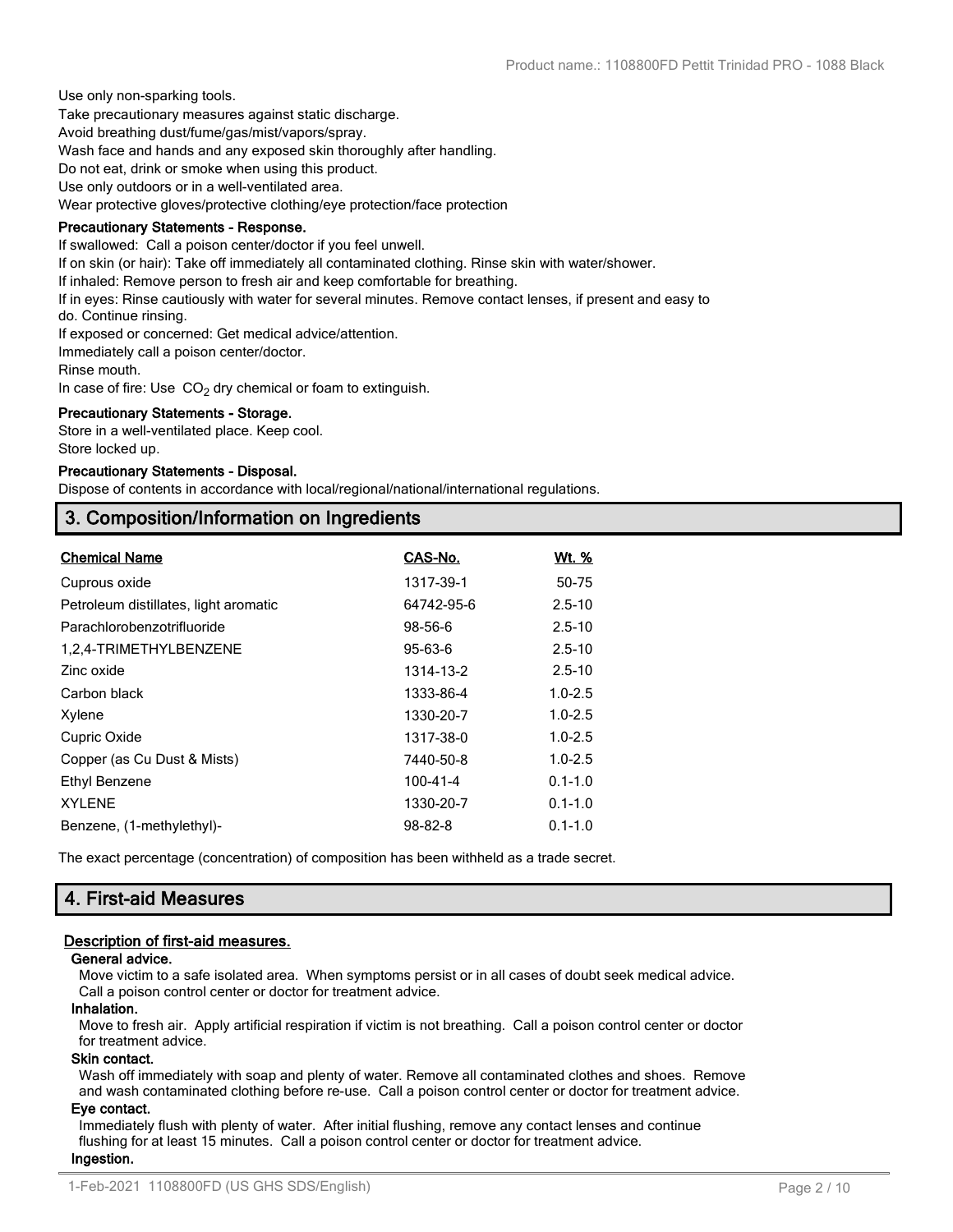Do not induce vomiting unless directed to do so by a physician or poison control center. Never give anything by mouth to an unconscious person. If swallowed, call a poison control center or doctor immediately.

#### **Symptoms.**

See Section 2 and Section 11, Toxicological effects for description of potential symptoms.

**Notes to physician.**

Treat symptomatically.

# **5. Fire-fighting Measures**

#### **Extinguishing media.**

## **Suitable extinguishing media.**

Use:. Dry powder. Alcohol-resistant foam. Carbon dioxide (CO<sub>2</sub>). Water may be used to cool and prevent the rupture of containers that are exposed to the heat from a fire.

#### **Extinguishing media which shall not be used for safety reasons.**

Water may be unsuitable for extinguishing fires.

#### **Special hazards arising from the substance or mixture.**

Vapors may travel to areas away from work site before igniting/flashing back to vapor source. Thermal decomposition can lead to release of irritating and toxic gases and vapors. Most vapors are heavier than air. Vapors may spread along ground and collect in low or confined areas (sewers, basements, tanks). Vapors may travel to source of ignition and flash back. Air/vapor mixtures may explode when ignited. Containers may explode when heated.

#### **Advice for firefighters.**

Evacuate personnel to safe areas.As in any fire, wear self-contained breathing apparatus pressure-demand, MSHA/NIOSH (approved or equivalent) and full protective gear.

## **6. Accidental Release Measures**

#### **Personal precautions, protective equipment and emergency procedures.**

#### **Personal precautions.**

Avoid contact with skin, eyes and clothing. Ensure adequate ventilation, especially in confined areas. All equipment used when handling the product must be grounded. Eliminate all ignition sources (no smoking, flares, sparks or flames in immediate area). Wear protective gloves/clothing and eye/face protection. Stop all work that requires a naked flame, stop all vehicles, stop all machines and equipment that may cause sparks or flames. Do not breathe vapors or spray mist. Avoid exceeding of the given occupational exposure limits (see section 8). Thoroughly decontaminate all protective equipment after use.

#### **Advice for emergency responders.**

Refer to protective measures listed in sections 7 and 8. Use personal protection recommended in Section 8.

#### **Environmental precautions.**

Prevent further leakage or spillage if safe to do so. Do not allow material to contaminate ground water system. Prevent entry into waterways, sewers, basements or confined areas. See Section 12 for additional Ecological information.

## **Methods and materials for containment and cleaning up.**

#### **Methods for Containment.**

Absorb with earth, sand or other non-combustible material and transfer to containers for later disposal. Prevent further leakage or spillage if safe to do so. Pick up and transfer to properly labeled containers. Clean contaminated surface thoroughly. Ground and bond containers when transferring material. Take precautionary measures against static discharges. Use personal protective equipment. Remove all sources of ignition.

#### **Methods for cleaning up.**

Prevent further leakage or spillage if safe to do so. Keep away from open flames, hot surfaces and sources of ignition. Keep in suitable and closed containers for disposal. All equipment used when handling the product must be grounded. Keep combustibles (wood, paper, oil, etc) away from spilled material. Ventilate the area. Use personal protective equipment as required. Shut off ignition sources; including electrical equipment and flames. Clean contaminated objects and areas thoroughly while observing environmental regulations. Never return spills in original containers for re-use.

#### **Reference to other sections.**

See section 8 for more information.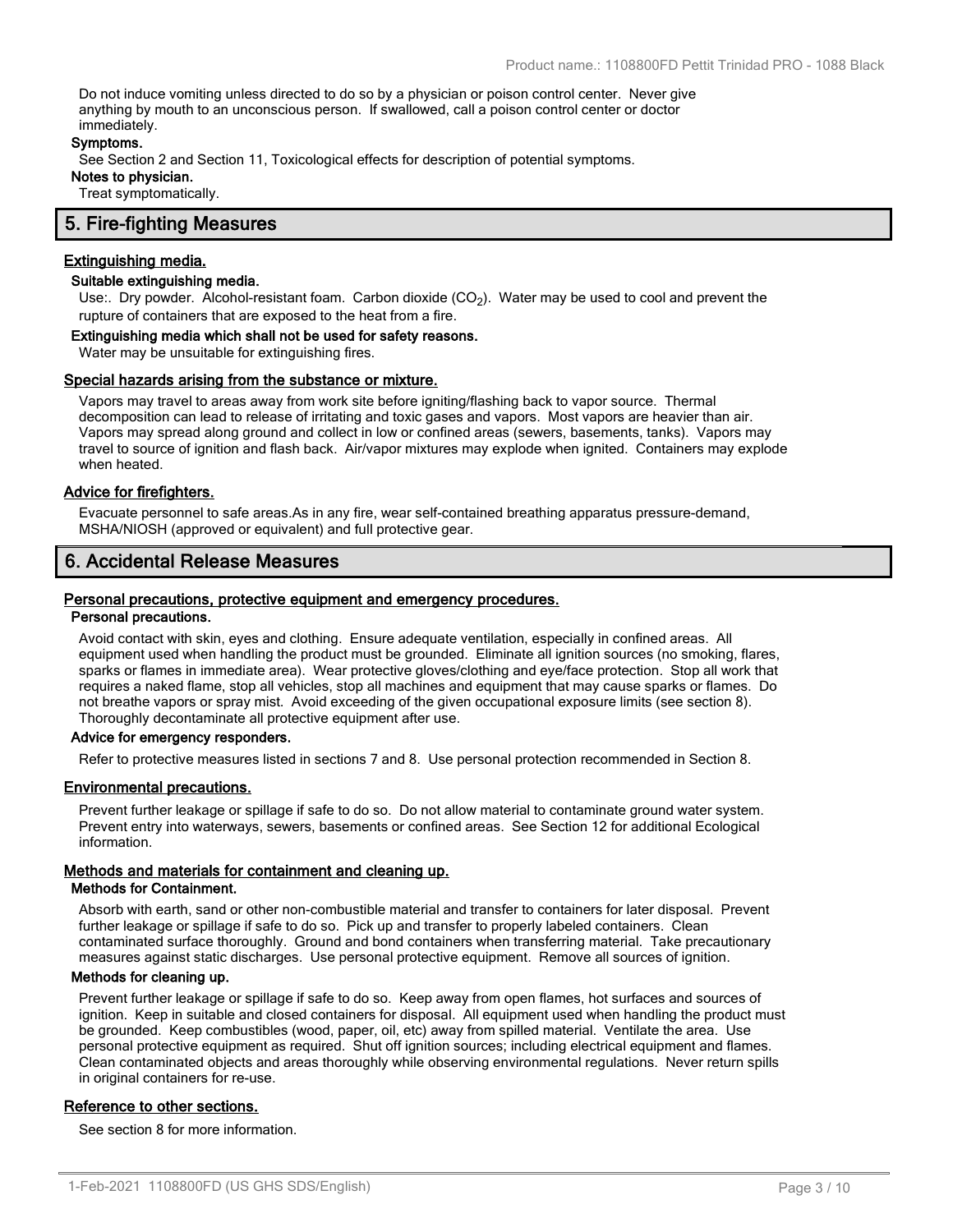# **7. Handling and Storage**

#### **Conditions for safe storage, including any incompatibilities.**

#### **Advice on safe handling.**

Avoid contact with skin, eyes and clothing. Handle in accordance with good industrial hygiene and safety practice. Keep away from open flames, hot surfaces and sources of ignition. Take precautionary measures against static discharges. Do not breathe vapors or spray mist. Use according to package label instructions. Do not pressurize, cut, weld, braze, solder, drill, grind, or expose container to heat, flame, sparks, static electricity, or other sources of ignition. Wash hands before breaks and immediately after handling the product. Ground and bond containers when transferring material. All equipment used when handling the product must be grounded.

#### **Hygiene measures.**

Handle in accordance with good industrial hygiene and safety practice for diagnostics. Do not eat, drink or smoke when using this product. Remove and wash contaminated clothing before re-use. Avoid contact with skin, eyes and clothing. Wash hands before breaks and immediately after handling the product.

#### **Storage Conditions.**

Keep container closed when not in use. Keep in properly labeled containers. Keep containers tightly closed in a dry, cool and well-ventilated place. Store in accordance with local regulations. Keep from freezing. Keep away from food, drink and animal feedingstuffs. Keep away from heat, hot surfaces, sparks, open flames and other ignition sources. No smoking.

# **8. Exposure Controls/Personal Protection**

| Ingredients with Occupational Exposure Limits |                         |                       |                         |                         |
|-----------------------------------------------|-------------------------|-----------------------|-------------------------|-------------------------|
| <b>Chemical Name</b>                          | <b>ACGIH TLV-TWA</b>    | <b>ACGIH-TLV STEL</b> | <b>OSHA PEL-TWA</b>     | <b>OSHA PEL-CEILING</b> |
| Zinc oxide                                    | 2 mg/m <sup>3</sup>     | 10 mg/m $3$           | 5 mg/m <sup>3</sup>     | N.E.                    |
| Carbon black                                  | $3 \text{ mg/m}^3$      | N.E.                  | $3.5 \text{ mg/m}^3$    | N.E.                    |
| Xylene                                        | $100$ ppm               | $150$ ppm             | $100$ ppm               | N.E.                    |
| Copper (as Cu Dust & Mists)                   | $0.2 \,\mathrm{mg/m^3}$ | N.E.                  | $0.1 \,\mathrm{mg/m^3}$ | N.E.                    |
| <b>Ethyl Benzene</b>                          | 20 ppm                  | N.E.                  | $100$ ppm               | N.E.                    |
| <b>XYLENE</b>                                 | $100$ ppm               | $150$ ppm             | $100$ ppm               | N.E.                    |
| Benzene, (1-methylethyl)-                     | 50 ppm                  | N.E.                  | 50 ppm                  | N.E.                    |

**TLV = Threshold Limit Value TWA = Time Weighted Average PEL = Permissible Exposure Limit STEL = Short-Term Exposure Limit N.E. = Not Established**

#### **Engineering Measures.**

Ensure adequate ventilation, especially in confined areas. Apply technical measures to comply with the occupational exposure limits.

#### **Personal protective equipment.**

#### **Eye/Face Protection.**

If splashes are likely to occur, wear:. Face-shield. Safety glasses with side-shields. Tightly fitting safety goggles.

#### **Skin and body protection.**

Use:. Long sleeved clothing. Protective shoes or boots. Solvent-resistant gloves. Solvent-resistant apron and boots. Wear impervious gloves and/or clothing if needed to prevent contact with the material. Gloves must be inspected prior to use. Please observe the instructions regarding permeability and breakthrough time which are provided by the supplier of the gloves. Also take into consideration the specific local conditions under which the product is used, such as the danger of cuts, abrasion. Remove and wash contaminated clothing before re-use.

#### **Respiratory protection.**

In case of inadequate ventilation wear respiratory protection. If exposure limits are exceeded or irritation is experienced, respiratory protection should be worn. Respiratory protection must be provided in accordance with current local regulations.

# **9. Physical and chemical properties.**

#### **Information on basic physical and chemical properties.**

| <b>Physical state</b> | Liauid         |
|-----------------------|----------------|
| Appearance            | No Information |
| Color                 | <b>Black</b>   |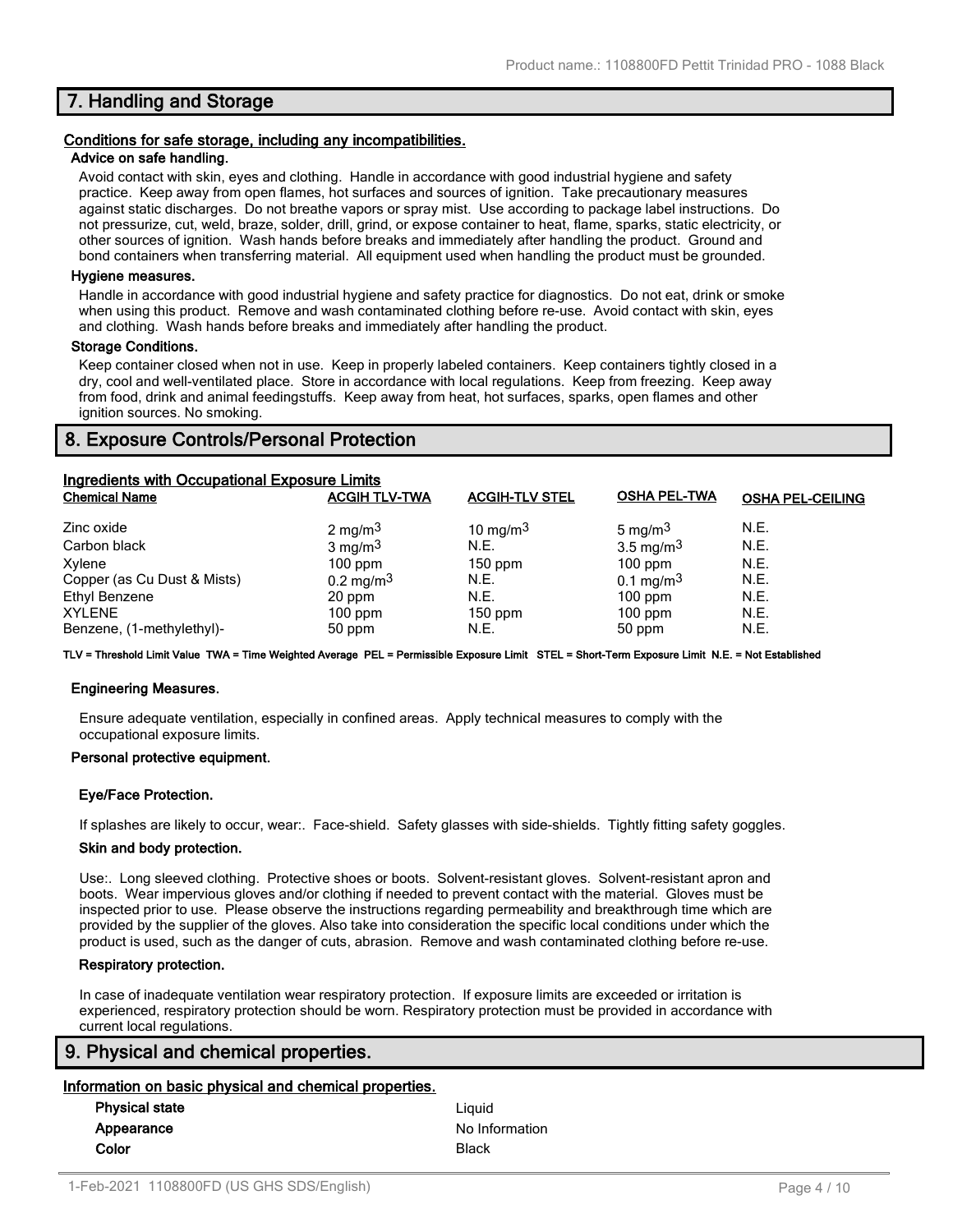| Odor                                      | Hydrocarbon-like             |
|-------------------------------------------|------------------------------|
| <b>Odor Threshold</b>                     | No Information               |
| рH                                        | No Information               |
| Melting/freezing point., °C (°F)          | No Information               |
| Flash Point., °C (°F)                     | 21 (69.80)                   |
| Boiling point/boiling range., °C (°F)     | 137 - 2,567 (278.6 - 4652.6) |
| <b>Evaporation rate</b>                   | No Information Available     |
| <b>Explosive properties.</b>              | No Information               |
| Vapor pressure.                           | No Information               |
| Vapor density.                            | No Information               |
| Specific Gravity. (g/cm <sup>3</sup> )    | 2.537                        |
| Water solubility.                         | No Information               |
| Partition coefficient.                    | No Information               |
| Autoignition temperature., °C             | No Information               |
| Decomposition Temperature °C.             | No Information               |
| Viscosity, kinematic.                     | $>22$ mm $2/s$               |
| Other information.                        |                              |
| Volatile organic compounds (VOC) content. | $329.9$ g/L                  |
| Density, Ib/gal                           | 21.129                       |

# **10. Stability and Reactivity**

## **Reactivity.**

Stable under normal conditions.

#### **Chemical stability.**

Stable under recommended storage conditions.

#### **Possibility of hazardous reactions.**

None known based on information supplied.

#### **Conditions to Avoid.**

Heat (temperatures above flash point), sparks, ignition points, flames, static electricity. Keep away from heat and sources of ignition. Do not freeze.

#### **Incompatible Materials.**

None known based on information supplied.

#### **Hazardous Decomposition Products.**

Thermal decomposition can lead to release of irritating gases and vapours. Possible formation of carbon oxides, nitrogen oxides, and hazardous organic compounds.

# **11. Toxicological Information**

|                                                                   | Information on toxicological effects.                                                                            |                                             |                         |                         |
|-------------------------------------------------------------------|------------------------------------------------------------------------------------------------------------------|---------------------------------------------|-------------------------|-------------------------|
| Acute toxicity.                                                   |                                                                                                                  |                                             |                         |                         |
| <b>Product Information</b>                                        |                                                                                                                  |                                             |                         |                         |
| No Information                                                    |                                                                                                                  |                                             |                         |                         |
| ATEmix (oral)<br>ATEmix (dermal)<br><b>Component Information.</b> | The following values are calculated based on chapter 3.1 of the GHS document.<br>ATEmix (inhalation - dust/mist) | 709.7 mg/kg<br>2,537.4 mg/kg<br>$1.81$ mg/l |                         |                         |
| CAS-No.                                                           | <b>Chemical Name</b>                                                                                             | LD50 Oral                                   | LD50 Dermal             | <b>LC50 Inhalation</b>  |
| 1317-39-1                                                         | Cuprous oxide                                                                                                    | 470 mg/kg Rat                               | $>$ 2000 mg/kg Rat N.I. |                         |
| 64742-95-6                                                        | Petroleum distillates, light aromatic                                                                            | 8400 mg/kg Rat                              | >2000 mg/kg<br>Rabbit   | 3400 ppm Rat (Gas/Mist) |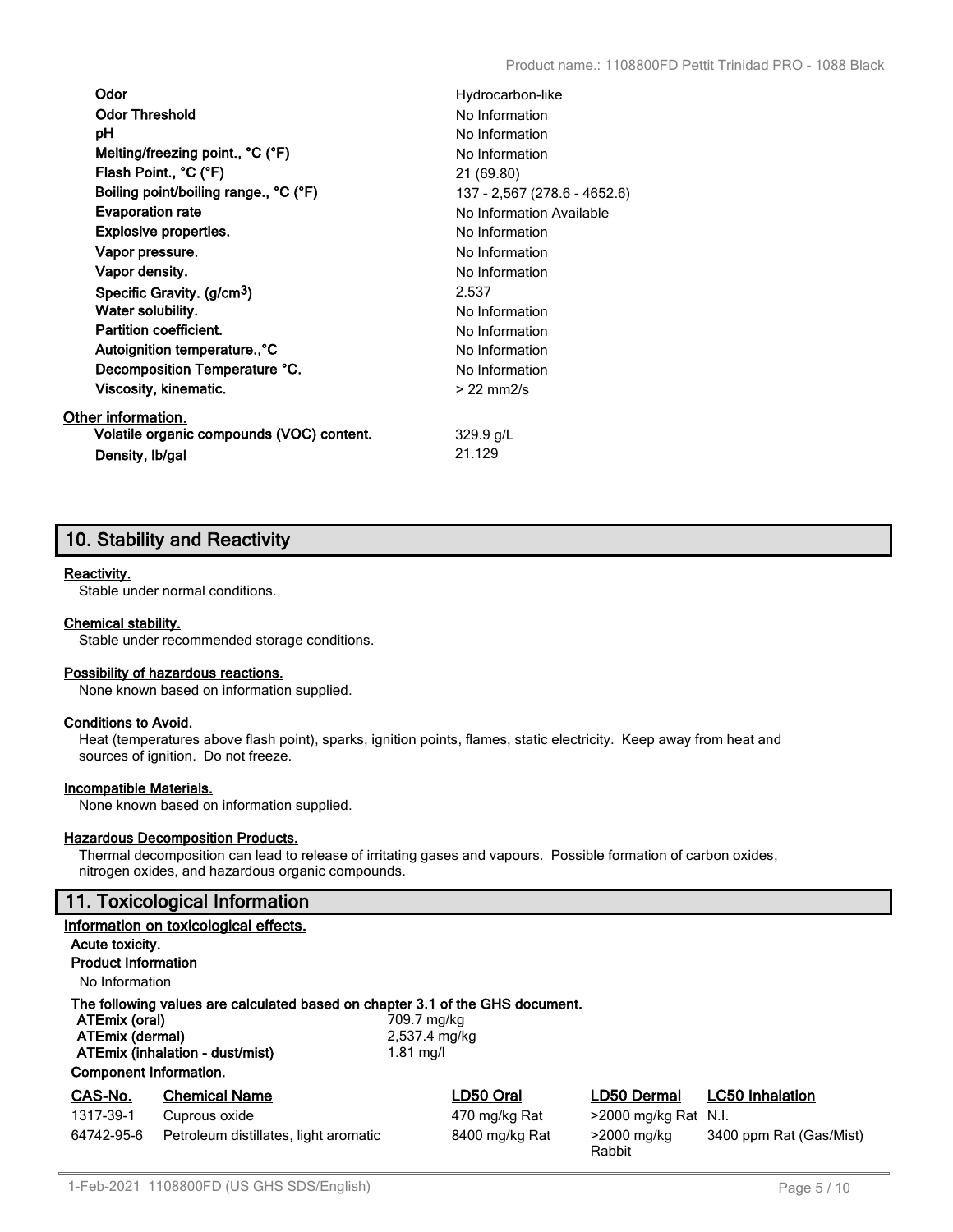Carcinogen

| 98-56-6        | Parachlorobenzotrifluoride | 13000 mg/kg Rat  | >3300 mg/kg<br>Rabbit   | 33 mg/L Rat (Vapor)      |
|----------------|----------------------------|------------------|-------------------------|--------------------------|
| 95-63-6        | 1,2,4-TRIMETHYLBENZENE     | 3280 mg/kg Rat   | $>3160$ mg/kg<br>Rabbit | 18 mg/L Rat (Vapor)      |
| 1314-13-2      | Zinc oxide                 | >5000 mg/kg Rat  | N.I.                    | N.I.                     |
| 1333-86-4      | Carbon black               | >15400 mg/kg Rat | N.I.                    | N.I.                     |
| 1330-20-7      | Xylene                     | 3500 mg/kg Rat   | >4350 mg/kg<br>Rabbit   | 29.08 mg/L Rat (Vapor)   |
| 1317-38-0      | Cupric Oxide               | N.I.             | $>$ 2000 mg/kg Rat N.I. |                          |
| $100 - 41 - 4$ | Ethyl Benzene              | 3500 mg/kg Rat   | 15400 mg/kg<br>Rabbit   | NA (Dust)                |
| 1330-20-7      | <b>XYLENE</b>              | 3500 mg/kg Rat   | >4350 mg/kg<br>Rabbit   | 29.08 mg/L Rat (Vapor)   |
| $98 - 82 - 8$  | Benzene, (1-methylethyl)-  | 1400 mg/kg Rat   | 1474 mg/kg<br>Rabbit    | >3577 ppm Rat (Gas/Mist) |

N.I. = No Information

# **Skin corrosion/irritation.**

SKIN IRRITANT.

# **Eye damage/irritation.**

No Information

# **Respiratory or skin sensitization.**

No Information

#### **Ingestion.**

May be harmful if swallowed.

# **Germ cell mutagenicity.**

No Information

# **Carcinogenicity.**

No Information

| CAS-No.       | <b>Chemical Name</b>       | <b>IARC</b>   | <b>NTP</b>                                          | <b>OSHA</b>              |
|---------------|----------------------------|---------------|-----------------------------------------------------|--------------------------|
| 98-56-6       | Parachlorobenzotrifluoride | IARC Group 2B | $\blacksquare$                                      |                          |
| 1333-86-4     | Carbon black               | IARC Group 2B | $\blacksquare$                                      |                          |
| 1330-20-7     | Xvlene                     | IARC Group 3  | $\overline{\phantom{a}}$                            |                          |
| 100-41-4      | Ethyl Benzene              | IARC Group 2B | $\overline{\phantom{a}}$                            |                          |
| 1330-20-7     | <b>XYLENE</b>              | IARC Group 3  | $\blacksquare$                                      |                          |
| $98 - 82 - 8$ | Benzene, (1-methylethyl)-  | IARC Group 2B | NTP Reasonally<br>Anticipated to be<br><b>Human</b> | $\overline{\phantom{a}}$ |

# **Reproductive toxicity.**

No Information

**Specific target organ systemic toxicity (single exposure).**

# No Information

**Specific target organ systemic toxicity (repeated exposure).**

May cause damage to organs through prolonged or repeated exposure.

#### **Aspiration hazard.**

No Information

#### **Primary Route(s) of Entry**

Inhalation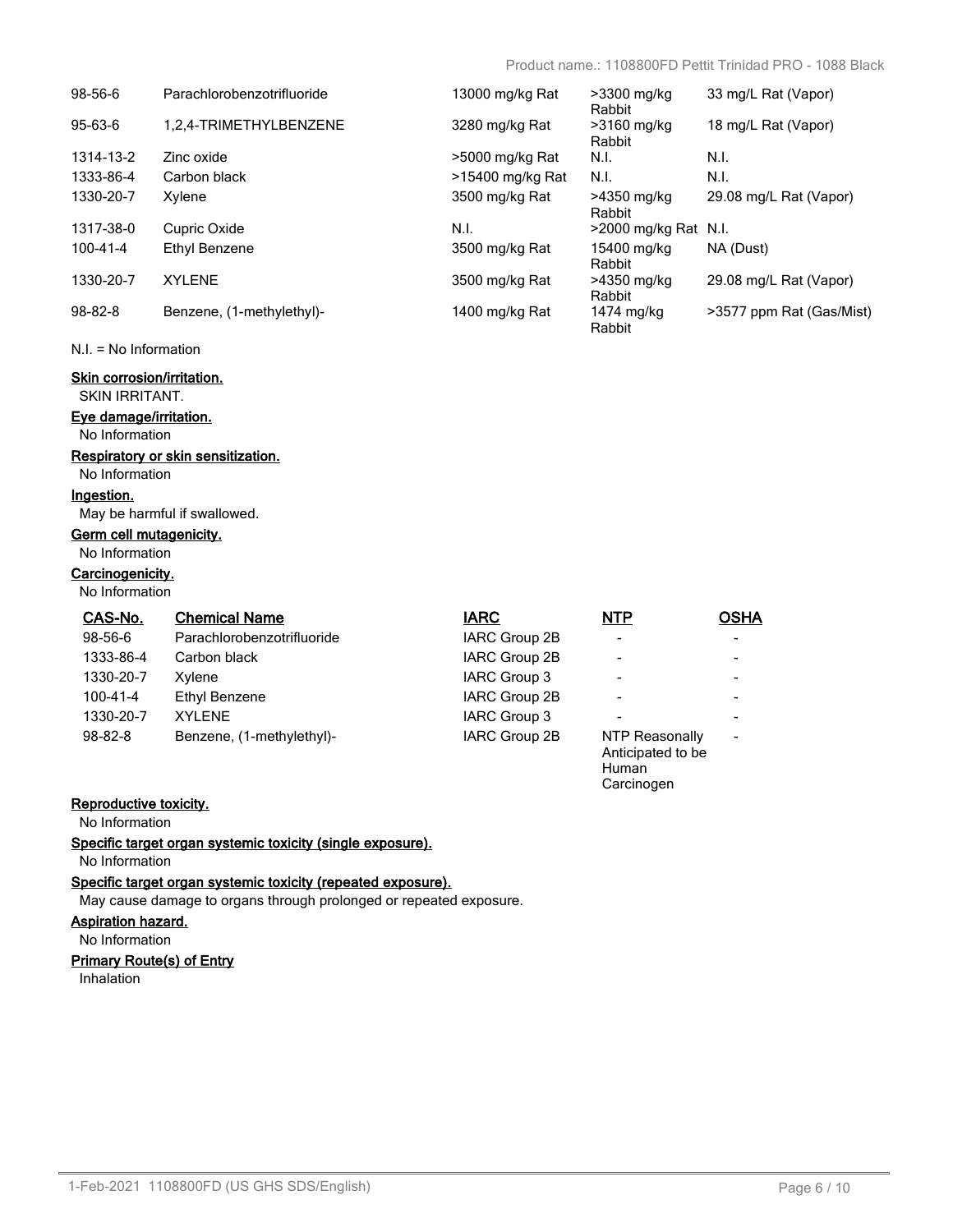# **12. Ecological Information**

# **Toxicity.**

3.71% of the mixture consists of ingredient(s) of unknown aquatic toxicity

# **Ecotoxicity effects.**

| <b>Chemical Name</b>                                   | <b>Toxicity to algae</b>                                                                                                                                                                                                                            | <b>Toxicity to fish</b>                                                                                                                                                                                                                                                                                                                                                                                                                                                                                 | Toxicity to daphnia and other<br>aquatic invertebrates                        |
|--------------------------------------------------------|-----------------------------------------------------------------------------------------------------------------------------------------------------------------------------------------------------------------------------------------------------|---------------------------------------------------------------------------------------------------------------------------------------------------------------------------------------------------------------------------------------------------------------------------------------------------------------------------------------------------------------------------------------------------------------------------------------------------------------------------------------------------------|-------------------------------------------------------------------------------|
| Cuprous oxide<br>1317-39-1                             | EC50 96 h Desmodesmus<br>subspicatus 65 mg/L, EC50 96 h<br>Pseudokirchneriella subcapitata<br>0.021 - 0.037 mg/L, EC50 96 h<br>Pseudokirchneriella subcapitata<br>0.055 - 0.076 mg/L                                                                |                                                                                                                                                                                                                                                                                                                                                                                                                                                                                                         | EC50 48 h Daphnia magna 0.51<br>mg/L                                          |
| Petroleum distillates, light<br>aromatic<br>64742-95-6 |                                                                                                                                                                                                                                                     | LC50 96 h Oncorhynchus mykiss<br>9.22 mg/L                                                                                                                                                                                                                                                                                                                                                                                                                                                              | EC50 48 h Daphnia magna 6.14<br>mg/L                                          |
| Parachlorobenzotrifluoride<br>98-56-6                  |                                                                                                                                                                                                                                                     | LC50 96 h Danio rerio 3 mg/L                                                                                                                                                                                                                                                                                                                                                                                                                                                                            | EC50 48 h Daphnia magna 3.68<br>mg/L                                          |
| 1,2,4-TRIMETHYLBENZENE<br>95-63-6                      |                                                                                                                                                                                                                                                     | LC50 96 h Pimephales promelas<br>7.19 - 8.28 mg/L                                                                                                                                                                                                                                                                                                                                                                                                                                                       | EC50 48 h Daphnia magna 6.14<br>mg/L                                          |
| Zinc oxide<br>1314-13-2                                |                                                                                                                                                                                                                                                     | LC50 96 h Danio rerio 1.55 mg/L                                                                                                                                                                                                                                                                                                                                                                                                                                                                         |                                                                               |
| Xylene<br>1330-20-7                                    |                                                                                                                                                                                                                                                     | LC50 96 h Pimephales promelas<br>13.4 mg/L, LC50 96 h<br>Oncorhynchus mykiss 2.661 -<br>4.093 mg/L, LC50 96 h<br>Oncorhynchus mykiss 13.5 - 17.3<br>mg/L, LC50 96 h Lepomis<br>macrochirus 13.1 - 16.5 mg/L,<br>LC50 96 h Lepomis macrochirus<br>19 mg/L, LC50 96 h Lepomis<br>macrochirus 7.711 - 9.591 mg/L,<br>LC50 96 h Pimephales promelas<br>23.53 - 29.97 mg/L, LC50 96 h<br>Cyprinus carpio 780 mg/L, LC50<br>96 h Cyprinus carpio >780 mg/L,<br>LC50 96 h Poecilia reticulata<br>$30.26 - 40.$ | EC50 48 h water flea 3.82 mg/L,<br>LC50 48 h Gammarus lacustris<br>$0.6$ mg/L |
| Copper (as Cu Dust & Mists)<br>7440-50-8               | EC50 72 h Pseudokirchneriella<br>subcapitata 0.0426 - 0.0535 mg/<br>L, EC50 96 h Pseudokirchneriella<br>subcapitata 0.031 - 0.054 mg/L                                                                                                              | LC50 96 h Pimephales promelas<br>0.0068 - 0.0156 mg/L, LC50 96 h<br>Pimephales promelas <0.3 mg/L,<br>LC50 96 h Pimephales promelas<br>0.2 mg/L, LC50 96 h<br>Oncorhynchus mykiss 0.052 mg/<br>L, LC50 96 h Lepomis<br>macrochirus 1.25 mg/L, LC50 96<br>h Cyprinus carpio 0.3 mg/L,<br>LC50 96 h Cyprinus carpio 0.8<br>mg/L, LC50 96 h Poecilia<br>reticulata 0.112 mg/L                                                                                                                              | EC50 48 h Daphnia magna 0.03<br>mg/L                                          |
| <b>Ethyl Benzene</b><br>$100 - 41 - 4$                 | EC50 72 h Pseudokirchneriella<br>subcapitata 4.6 mg/L, EC50 96 h<br>Pseudokirchneriella subcapitata<br>>438 mg/L, EC50 72 h<br>Pseudokirchneriella subcapitata<br>2.6 - 11.3 mg/L, EC50 96 h<br>Pseudokirchneriella subcapitata<br>$1.7 - 7.6$ mg/L | LC50 96 h Oncorhynchus mykiss<br>11.0 - 18.0 mg/L, LC50 96 h<br>Oncorhynchus mykiss 4.2 mg/L,<br>LC50 96 h Pimephales promelas<br>7.55 - 11 mg/L, LC50 96 h<br>Lepomis macrochirus 32 mg/L,<br>LC50 96 h Pimephales promelas<br>9.1 - 15.6 mg/L, LC50 96 h<br>Poecilia reticulata 9.6 mg/L                                                                                                                                                                                                              | EC50 48 h Daphnia magna 1.8 -<br>$2.4$ mg/L                                   |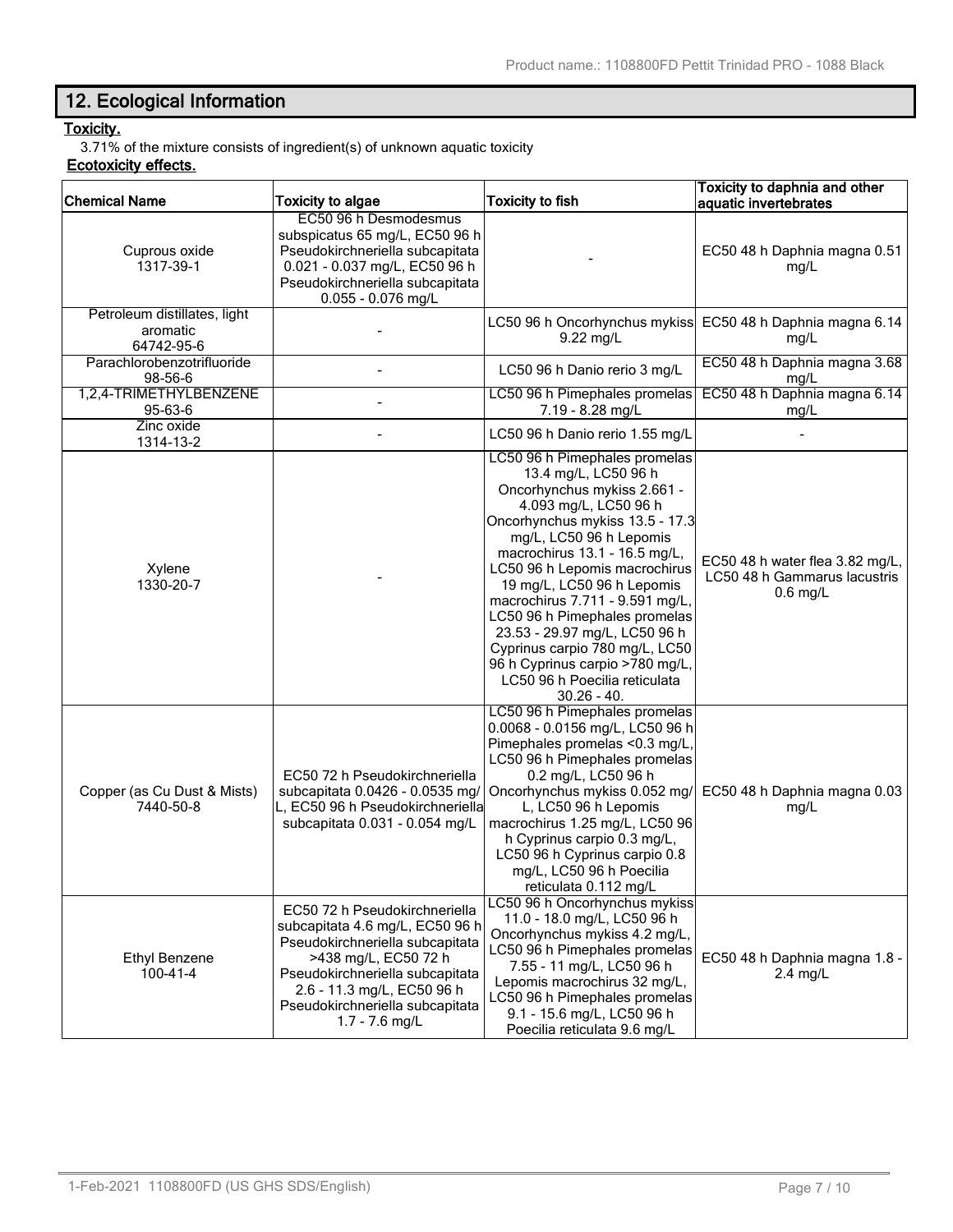| <b>XYLENE</b><br>1330-20-7                 |                                                       | LC50 96 h Pimephales promelas<br>13.4 mg/L, LC50 96 h<br>Oncorhynchus mykiss 2.661 -<br>4.093 mg/L, LC50 96 h<br>Oncorhynchus mykiss 13.5 - 17.3<br>mg/L, LC50 96 h Lepomis<br>macrochirus 13.1 - 16.5 mg/L,<br>LC50 96 h Lepomis macrochirus<br>19 mg/L, LC50 96 h Lepomis<br>macrochirus 7.711 - 9.591 mg/L,<br>LC50 96 h Pimephales promelas<br>23.53 - 29.97 mg/L, LC50 96 h<br>Cyprinus carpio 780 mg/L, LC50<br>96 h Cyprinus carpio >780 mg/L,<br>LC50 96 h Poecilia reticulata<br>$30.26 - 40.$ | EC50 48 h water flea 3.82 mg/L,<br>LC50 48 h Gammarus lacustris<br>$0.6$ mg/L   |
|--------------------------------------------|-------------------------------------------------------|---------------------------------------------------------------------------------------------------------------------------------------------------------------------------------------------------------------------------------------------------------------------------------------------------------------------------------------------------------------------------------------------------------------------------------------------------------------------------------------------------------|---------------------------------------------------------------------------------|
| Benzene, (1-methylethyl)-<br>$98 - 82 - 8$ | EC50 72 h Pseudokirchneriella<br>subcapitata 2.6 mg/L | LC50 96 h Pimephales promelas<br>6.04 - 6.61 mg/L, LC50 96 h<br>Oncorhynchus mykiss 4.8 mg/L,<br>LC50 96 h Oncorhynchus mykiss<br>2.7 mg/L, LC50 96 h Poecilia<br>reticulata 5.1 mg/L                                                                                                                                                                                                                                                                                                                   | EC50 48 h Daphnia magna 0.6<br>mg/L, EC50 48 h Daphnia magna<br>7.9 - 14.1 mg/L |

## **Persistence and degradability.**

No data are available on the product itself.

#### **Bioaccumulative potential.**

Discharge into the environment must be avoided.

| CAS-No.       | <b>Chemical Name</b>       | log POW       |
|---------------|----------------------------|---------------|
| $98 - 56 - 6$ | Parachlorobenzotrifluoride | 3.7           |
| 95-63-6       | 1,2,4-TRIMETHYLBENZENE     | 3.63          |
| 1330-20-7     | Xylene                     | $2.77 - 3.15$ |
| 100-41-4      | Ethyl Benzene              | 32            |
| 1330-20-7     | <b>XYI FNF</b>             | $2.77 - 3.15$ |
| $98 - 82 - 8$ | Benzene, (1-methylethyl)-  | 3.7           |

## **Mobility in soil.**

No information

#### **Other adverse effects.**

No information

# **13. Disposal Considerations**

#### **Waste Disposal Guidance.**

Pesticide wastes are acutely hazardous. Improper disposal of excess pesticide, spray mixture, or rinsate is a violation of Federal Law. If these wastes can not be disposed of by use according to label instructions, contact your State Pesticide or Environmental Control Agency, or the Hazardous Waste representative at the nearest EPA Regional Office for guidance. Disposal should be in accordance with applicable regional, national and local laws and regulations.

Empty containers should be taken to an approved waste handling site for recycling or disposal.

# **14. Transport Information**

## **DOT**

| <b>Shipping Name:</b>          | <b>Paints</b>                                                                                                                      |
|--------------------------------|------------------------------------------------------------------------------------------------------------------------------------|
| <b>Hazard Class:</b>           |                                                                                                                                    |
| <b>UN/NA Number:</b>           | 1263                                                                                                                               |
| Packing Group:                 |                                                                                                                                    |
| <b>Additional Information:</b> | LTD QTY: This product may be reclassified as "limited quantity" per 49 CFR 173.150 (b)(2) and 49<br>CFR 172 Special Provision 149. |

## **IMDG**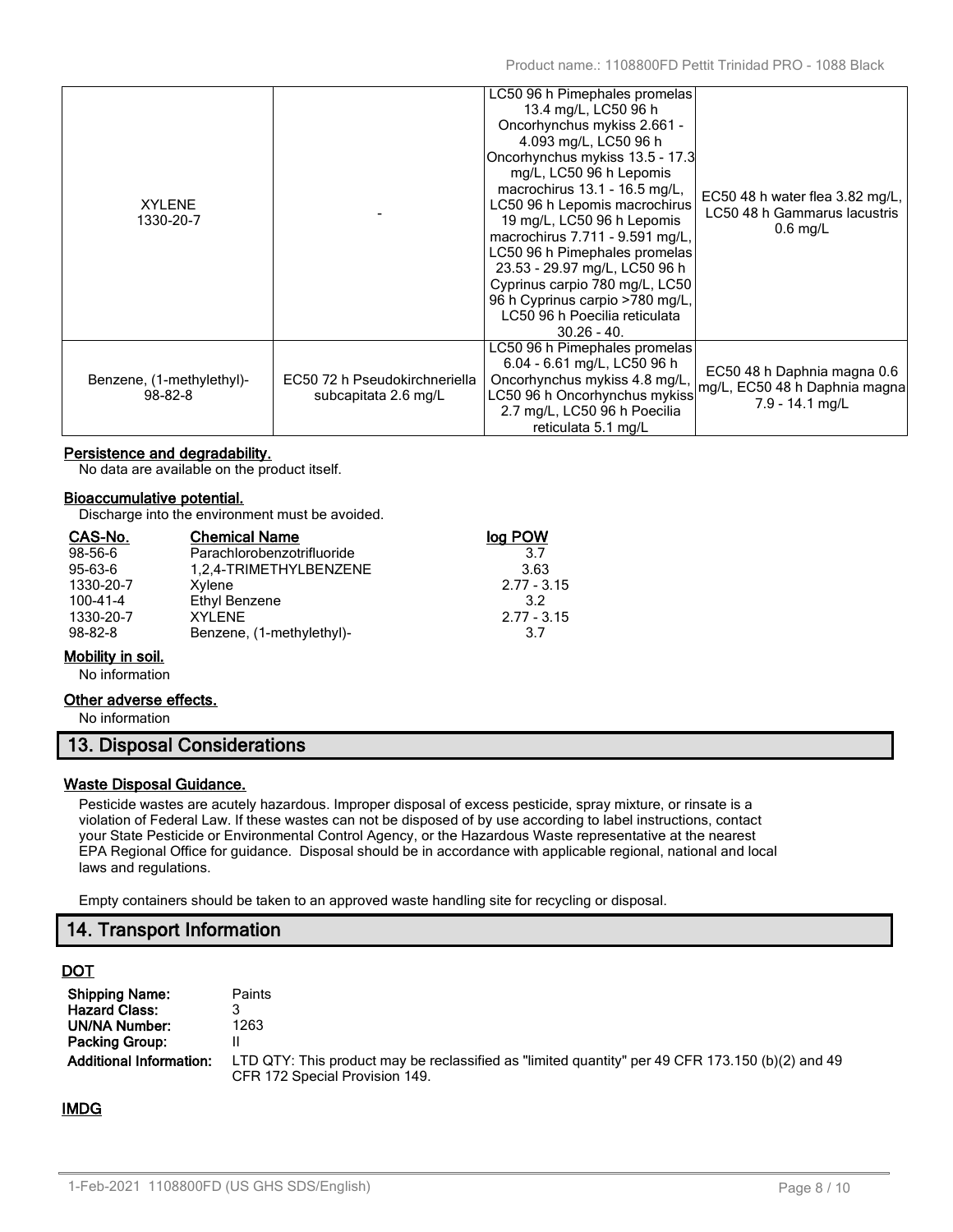| <b>Proper Shipping Name:</b> | Paint |
|------------------------------|-------|
| <b>Hazard Class:</b>         | 3     |
| <b>UN Number:</b>            | 1263  |
| <b>Packing Group:</b>        | Ш     |
|                              |       |

# **IATA**

| <b>Proper Shipping Name:</b> UN1263, Paint |   |
|--------------------------------------------|---|
| <b>Hazard Class:</b>                       | 3 |
| <b>Packing Group:</b>                      | Ш |

# **15. Regulatory Information**

# **International Inventories:**

| TSCA                 | Complies                                                                                          |  |  |  |
|----------------------|---------------------------------------------------------------------------------------------------|--|--|--|
| DSL                  |                                                                                                   |  |  |  |
| <b>DSL/NDSL</b>      |                                                                                                   |  |  |  |
| <b>EINECS/ELINCS</b> |                                                                                                   |  |  |  |
| <b>ENCS</b>          |                                                                                                   |  |  |  |
| <b>IECSC</b>         |                                                                                                   |  |  |  |
| <b>KECI</b>          |                                                                                                   |  |  |  |
| <b>PICCS</b>         |                                                                                                   |  |  |  |
| AICS                 |                                                                                                   |  |  |  |
| <b>NZIoC</b>         |                                                                                                   |  |  |  |
| TCSI                 |                                                                                                   |  |  |  |
| <b>TSCA</b>          | United States Toxic Substances Control Act Section 8(b) Inventory.                                |  |  |  |
| <b>DSL</b>           | Canadian Domestic Substances List.                                                                |  |  |  |
| <b>DSL/NDSL</b>      | Canadian Domestic Substances List/Canadian Non-Domestic Substances List                           |  |  |  |
| <b>EINECS/ELINCS</b> | European Inventory of Existing Chemical Substances/European List of Notified Chemical Substances. |  |  |  |
| <b>ENCS</b>          | Japan Existing and New Chemical Substances.                                                       |  |  |  |
| <b>IECSC</b>         | China Inventory of Existing Chemical Substances.                                                  |  |  |  |
| <b>KECL</b>          | Korean Existing and Evaluated Chemical Substances.                                                |  |  |  |
| <b>PICCS</b>         | Philippines Inventory of Chemicals and Chemical Substances.                                       |  |  |  |
| <b>AICS</b>          | Australian Inventory of Chemical Substances.                                                      |  |  |  |
| <b>NZIoC</b>         | New Zealand Inventory of Chemicals.                                                               |  |  |  |
| TCSI                 | <b>Taiwan Chemical Substance Inventory</b>                                                        |  |  |  |

# **U.S. Federal Regulations:**

# **SARA SECTION 313:**

This product contains the following substances subject to the reporting requirements of Section 313 of Title III of the Superfund Amendment and Reauthorization Act of 1986 and 40 CFR part 372: .

| <b>Chemical Name</b>        | CAS-No.       | <b>Weight Percent</b> |
|-----------------------------|---------------|-----------------------|
| 1.2.4-TRIMETHYLBENZENE      | $95 - 63 - 6$ | $2.5 - 10$            |
| Xvlene                      | 1330-20-7     | $1.0 - 2.5$           |
| Copper (as Cu Dust & Mists) | 7440-50-8     | $1.0 - 2.5$           |
| Ethyl Benzene               | 100-41-4      | $0.1 - 1.0$           |
| Benzene, (1-methylethyl)-   | $98 - 82 - 8$ | $0.1 - 1.0$           |

# **TOXIC SUBSTANCES CONTROL ACT 12(b):**

This product contains the following chemical substances subject to the reporting requirements of TSCA 12(B) if exported from the United States:.

| <b>Chemical Name</b>       | CAS-No.   |
|----------------------------|-----------|
| Parachlorobenzotrifluoride | $98-56-6$ |
| N-METHYL-2-PYRROLIDONE     | 872-50-4  |
| l ead                      | 7439-92-1 |